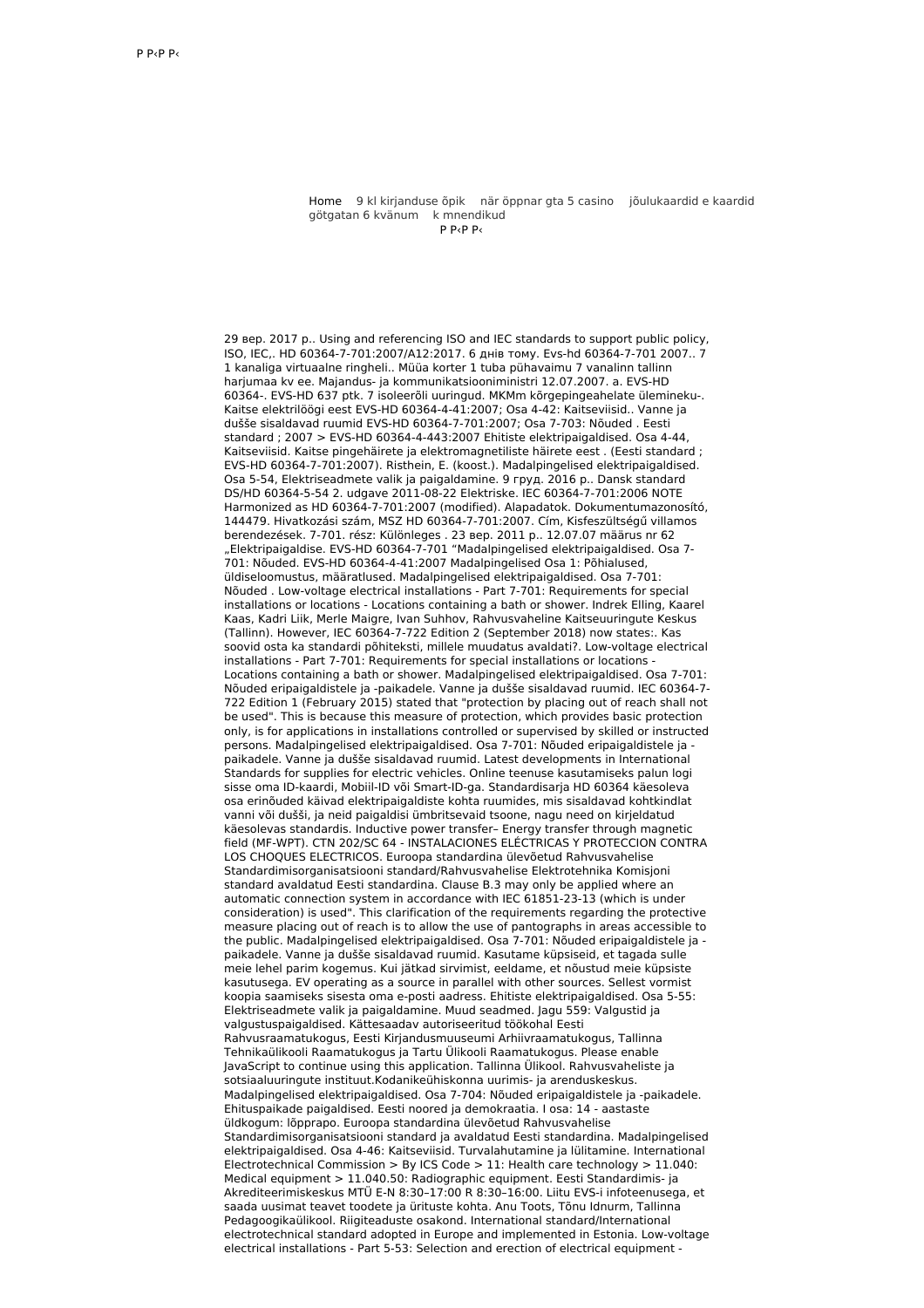Devices for protection, isolation, switching, control and monitoring - Clause 537: Isolation and switching. International standard/International electrotechnical standard adopted in Europe and implemented in Estonia. Low-voltage electrical installations -Part 5-56: Selection and erection of electrical equipment - Safety services (IEC 60364- 5-56:2009). We use cookies to ensure that we give you the best experience on our website. If you continue browsing, we assume that you consent to our use of cookies. International standard/International electrotechnical standard adopted in Europe and implemented in Estonia. Safety of machinery - Electrical equipment of machines - Part 1: General requirements (IEC 60204-1:2016, modified). You have no items in your shopping cart. Eesti Standardimis- ja Akrediteerimiskeskus MTÜ E-N 8:30-17:00 R 8:30-16:00. Low voltage electrical installations - Part 7-701: Requirements for special installations or locations - Locations containing a bath or shower. Safety of machinery - Electrical equipment of machines - Part 1: General requirements (IEC 60204-1:2016, modified). To receive a copy of this form, enter your e-mail address. NOTE 2. For prefabricated bath and/or shower units, see also EN 60335-2-105. Akadeemia tee 21/6, Tallinn, 12618, Estonia Reg. code 80120020. Low voltage electrical installations - Part 7-701: Requirements for special installations or locations - Locations containing a bath or shower (IEC 60364-7-701:2006, modified). Safety of machinery - Electrical equipment of machines - Part 1: General requirements (IEC 60204-1:2016, modified). You have no items in your shopping cart. NOTE 1. For locations containing a bath or shower for medical treatment, special requirements may be necessary. NB! A file purchased with a single-user licence can be saved and viewed only on one personal computer and can be printed only twice. Viewing the purchased standard requires Adobe Reader and additionally the FileOpen plugin. When changing your computer please contact EVS customer support. The Linux Kernel operating system does not support the FileOpen plugin. NB! A file purchased with intranet licence or multi-user licence can be saved either on the number of computers specified by the licence, or on an intranet where the standard may be used simultaneously by the specified number of workstations. The standard with intranet licence may be printed out for internal use by the organisation only the number of times as specified by the licence. Low-voltage electrical installations - Part 7-701: Requirements for special installations or locations - Locations containing a bath or shower. Low-voltage electrical installations - Part 1: Fundamental principles, assessment of general characteristics, definitions (IEC 60364-1:2005, modified). Electrical installations of buildings - Part 7- 703: Requirements for special installations or locations– Rooms and cabins containing sauna heaters. The particular requirements of this part of HD 60364 apply to the electrical installations in locations containing a fixed bath (bath tub) or shower and to the surrounding zones as described in this standard. This standard does not apply to emergency facilities, e.g. emergency showers used in industrial areas or laboratories. NOTE 1 For locations containing a bath or shower for medical treatment, special requirements may be necessary. NOTE 2 For prefabricated bath and/or shower units, see also EN 60335-2-105. NOTE 2. For prefabricated bath and/or shower units, see also EN 60335-2-105. International standard adopted in Europe and implemented in Estonia. Low-voltage electrical installations - Part 5-53: Selection and erection of electrical equipment - Devices for protection, isolation, switching, control and monitoring - Clause 537: Isolation and switching. Low voltage electrical installations - Part 7-704: Requirements for special installations or locations - Construction and demolition site installations (IEC 60364-7-704:2017, modified). Low-voltage electrical installations - Part 7-706: Requirements for special installations or locations - Conducting locations with restricted movement. Low voltage electrical installations - Part 7-701: Requirements for special installations or locations - Locations containing a bath or shower (IEC 60364-7-701:2006, modified). Low-voltage electrical installations - Part 7-702: Requirements for special installations or locations - Swimming pools and fountains. The use of Subscription Service from this IP address is not allowed. Madalpingelised elektripaigaldised. Osa 7-701: Nõuded eripaigaldistele ja -paikadele. Vanne ja dušše sisaldavad ruumid..

## **Introduction Demonstration**

- raadio 2 [leviala](http://manufakturawakame.pl/uzk)
- [björkelundsvägen](http://manufakturawakame.pl/7TA) 4 b lgh 1102 433 75 jonsered
- ni no kuni 2 [queen](http://bajbe.pl/MS6) nerea